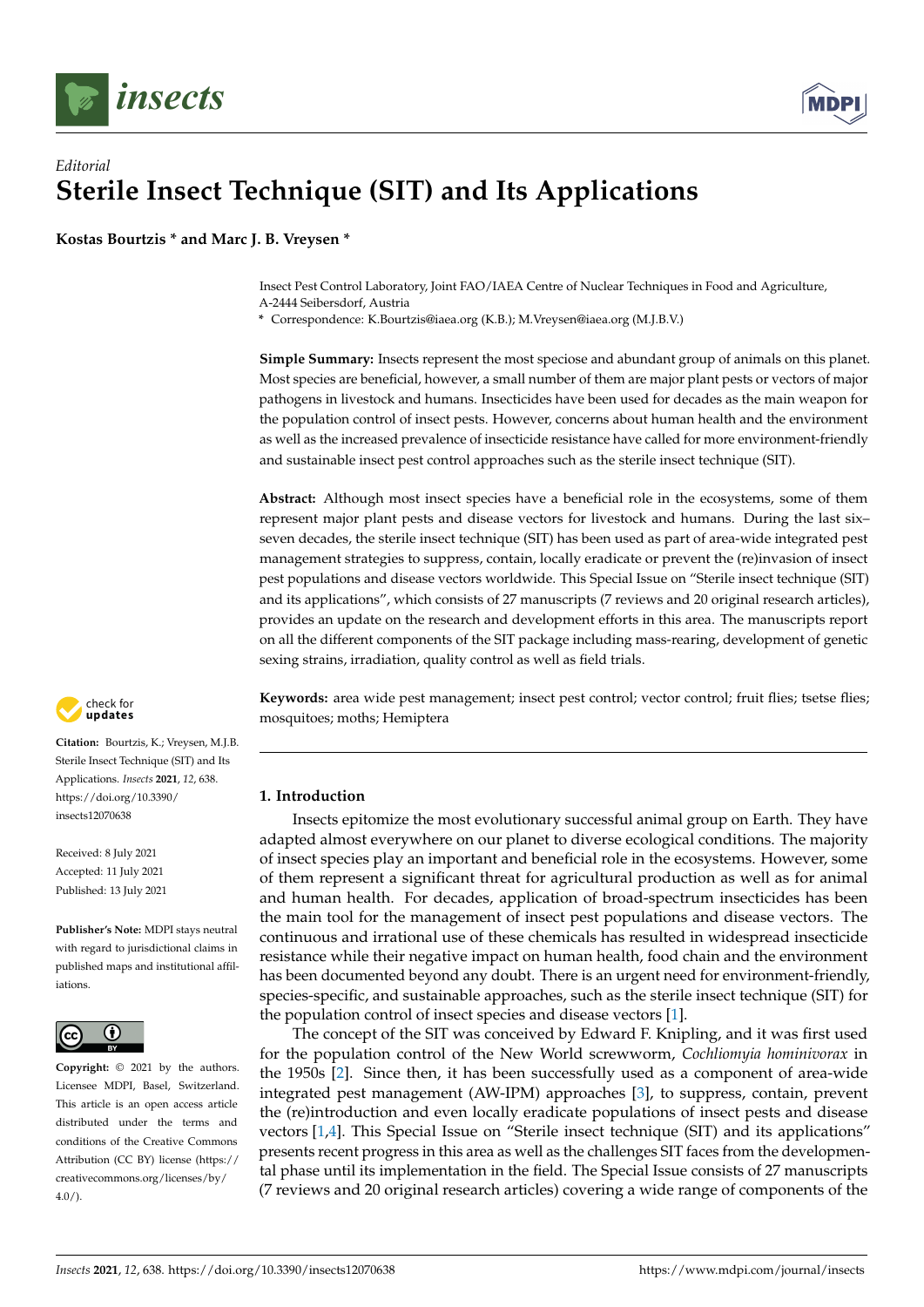SIT package including mass-rearing, development of genetic sexing strains, irradiation, quality control as well as small-scale field trials and large-scale, operational population suppression programs [\(https://www.mdpi.com/journal/insects/special\\_issues/mr\\_sit](https://www.mdpi.com/journal/insects/special_issues/mr_sit) accessed on 8 July 2021). The manuscripts present results and achievements from work focusing on all main groups of SIT target species such as plant pests (fruit flies, lepidoptera), livestock pests (tsetse flies and sheep blow fly), and human disease vectors (mosquitoes), and some unusual groups such as Hemiptera.

#### **2. Fruit Flies**

The development of robust and cost-effective (mass-)rearing systems is a prerequisite for the development and implementation of the SIT. Sassù and colleagues (2019) report on the development and comparative evaluation of a wax panel and a netted oviposition system as egg collection systems for the spotted wing drosophila, *Drosophila suzukii* [\[5\]](#page-5-4). The results presented clearly show that the wax panel system is more practical, less laborious and produces significantly more and higher quality eggs than the netted oviposition system. Pascacio-Villafán and colleagues (2020) used different ingredients as gelling agents in yeast-reduced gel diets indicating that only the ones with agar and carrageenan are cheaper and produce more and better-quality Mexican fruit flies *Anastrepha ludens* compared to the diet currently used in the Moscafrut mass-rearing facility [\[6\]](#page-5-5). In addition, the gel-carrageenan diet produces suitable larvae as hosts for the rearing of the parasitoid *Diachasmimorpha longicaudata*.

Pascacio-Villafán and colleagues (2021) also tested different pupation substrates and substrate volumes for the Mediterranean fruit fly *Ceratitis capitata* VIENNA 8 genetic sexing strain (GSS) that is currently used by almost all operational SIT programs against this major agricultural pest worldwide [\[7\]](#page-5-6). They concluded that cellulose III at low volumes is the best pupation substrate, with respect to productivity, quality and cost-effectiveness. Mastrangelo and colleagues (2021) report on an improved rearing protocol for the South American fruit fly *Anastrepha fraterculus* (Vacaria strain), including a novel larval diet in which agar has been replaced by carrageenan [\[8\]](#page-5-7). The new rearing protocol was efficient and cost-effective producing insects of high quality that can be used for SIT applications. Importantly, after two years of using this novel rearing protocol and larval diet, no evidence of sexual isolation has been observed between mass-produced insects and the wild target population.

Although SIT applications for fruit flies can be successfully implemented by releasing both sterile males and sterile females, it has been shown that the efficiency and costeffectiveness can be increased significantly if only sterile males are released [\[9](#page-5-8)[,10\]](#page-5-9). Ramirez and colleagues (2021) present a new GSS for *A. ludens*, namely GUA10 that is based on the *black pupae* (*bp*) gene [\[11\]](#page-5-10). Comparative analysis showed that the *A. ludens* GUA10 GSS exhibits better rearing efficiency, genetic stability and overall quality than the previously developed *A. ludens* TAP7 GSS. In addition, Nguyen and colleagues (2021) discuss how currently available knowledge about single point mutations of the vinegar fly *Drosophila melanogaster* genes, which are known to result to temperature sensitive phenotypes, can be exploited in order to induce similar mutations in the orthologous genes of insect pests and disease vectors for the construction of GSS in support of SIT and other insect pest control programs [\[12\]](#page-5-11).

Several studies have shown that high quality sterile flies for SIT applications can be produced when the insects are irradiated under hypoxic (low oxygen) conditions. Giustina and colleagues (2020) reported that males of two *A. fraterculus* strains (a bisexual strain and a GSS) require a dose of 74 Gy administered under hypoxia to induce 99% sterility in females while an irradiation dose between 80–90 Gy can induce complete sterility [\[13\]](#page-5-12). On the other hand, females can be fully sterilized with an irradiation dose of 50 Gy or above.

The importance of proper quality control and evaluation of every step in an SIT program, particularly if it is at an operational level, is also highlighted in the manuscript by Pla and colleagues (2021) [\[14\]](#page-5-13). The authors review the significant achievements of the SIT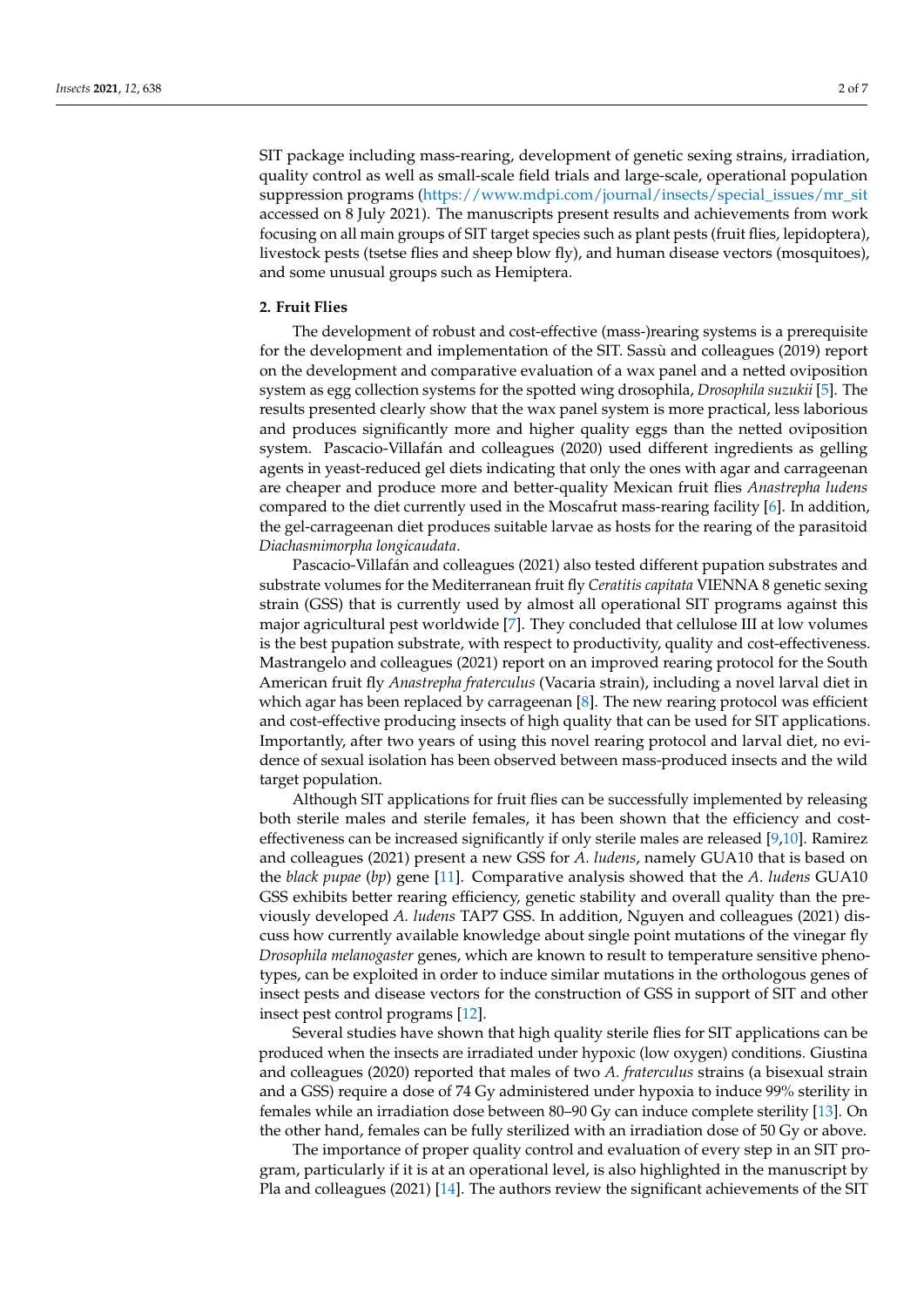population suppression program carried out against *C. capitata* by the Department of Agriculture and the TRAGSA company in Valencia, Spain. In 2007, the SIT was incorporated in an AW-IPM program to manage *C. capitata* populations with the main goal to drastically reduce insecticide use and to protect the production and export industry of citrus and other fresh fruits in the region. The results of the program are impressive: a >90% reduction in insecticide use and significant increase in the export of citrus and fresh fruits for the Valencia community.

### **3. Lepidoptera**

Lepidoptera are, in addition to fruit flies, major agricultural pests and their populations can be very efficiently managed by AW-IPM programs that include an SIT component. Marec and Vreysen (2020) [\[15\]](#page-5-14) discuss the characteristic cytogenetic features of Lepidoptera as well as their high resistance to ionizing radiation. The latter property has resulted in the development of the inherited sterility (IS) method, an SIT-derived technology, which is currently used to successfully suppress populations of several lepidopteran pest species. In addition, the authors report on the quality control analysis of (mass-) reared and released insects, which is the key for successful SIT/IS applications, and they also discuss how recent developments in genetics and genomics may facilitate the development of genetic sexing strains.

No SIT or any other insect pest control method can be applied and be successful if it is not socially acceptable. Paterson and colleagues (2020) [\[16\]](#page-5-15) present a study which indicates the positive perception of a local community in Hastings, New Zealand in respect to hosting insect traps in their properties and to applying SIT against the codling moth *Cydia pomonella*. In an interesting field trial, Horner and colleagues (2020a) [\[17\]](#page-6-0) report that an AW-IPM project in New Zealand, which was based on the initial reduction of target pest populations by mating disruption and insecticides followed by sterile male-only releases, suppressed codling moth populations with 67% to 99%. In addition, Horner and colleagues (2020b) [\[18\]](#page-6-1) show that codling moth populations that remain at high population densities in unmanaged peri-urban sites pose a significant risk of immigration into treated orchards. They suggest that these populations need to be reduced by SIT applications in the frame of an AW-IPM suppression program. Esch and colleagues (2021) [\[19\]](#page-6-2) showed that sterile codling moths can be successfully released by small uncrewed aircraft systems (UASs). The data presented clearly indicate that UAS-based releases achieved higher recapture rates as compared with ground releases and are much cheaper to operate than the commonly used fixed wing aircraft for the release of sterile moths.

Recently, a project has been initiated in Arica, Chile aiming at the development and implementation of the SIT, as part of an AW-IPM approach, to suppress populations of the European grapevine moth *Lobesia botrana*. Simmons and colleagues (2021) [\[20\]](#page-6-3) review the activities of this program describing the advances (rearing, irradiation, packaging, transport, release and monitoring) as well as the challenges to achieve releases of highquality sterile males at adequate overflooding ratios in non-isolated urban areas.

#### **4. Hemiptera**

Hemiptera are an unusual target insect group for the SIT, in view that all development stages and potential release stages can cause damage to crops. Despite this, efforts have been made to assess whether populations of some hemipteran pest species can be targeted by the SIT, and the brown marmorated stink bug *Halyomorpha halys* has been considered as a potential candidate by some researchers. Suckling and colleagues (2020a) [\[21\]](#page-6-4) present a novel live (or lethal) trap for this insect pest species that is a cheaper and more efficient alternative to the currently available ones. These traps could be useful for AW-IPM approaches with an SIT component. In a separate study, Suckling and colleagues (2020b) [\[22\]](#page-6-5) report that an irradiation dose of 16 Gy did not affect the mating competitiveness and competency of *H. halys* males and could be considered a suitable dose in SIT-based population suppression programs. The authors also note that dosimetry is important and follow-up studies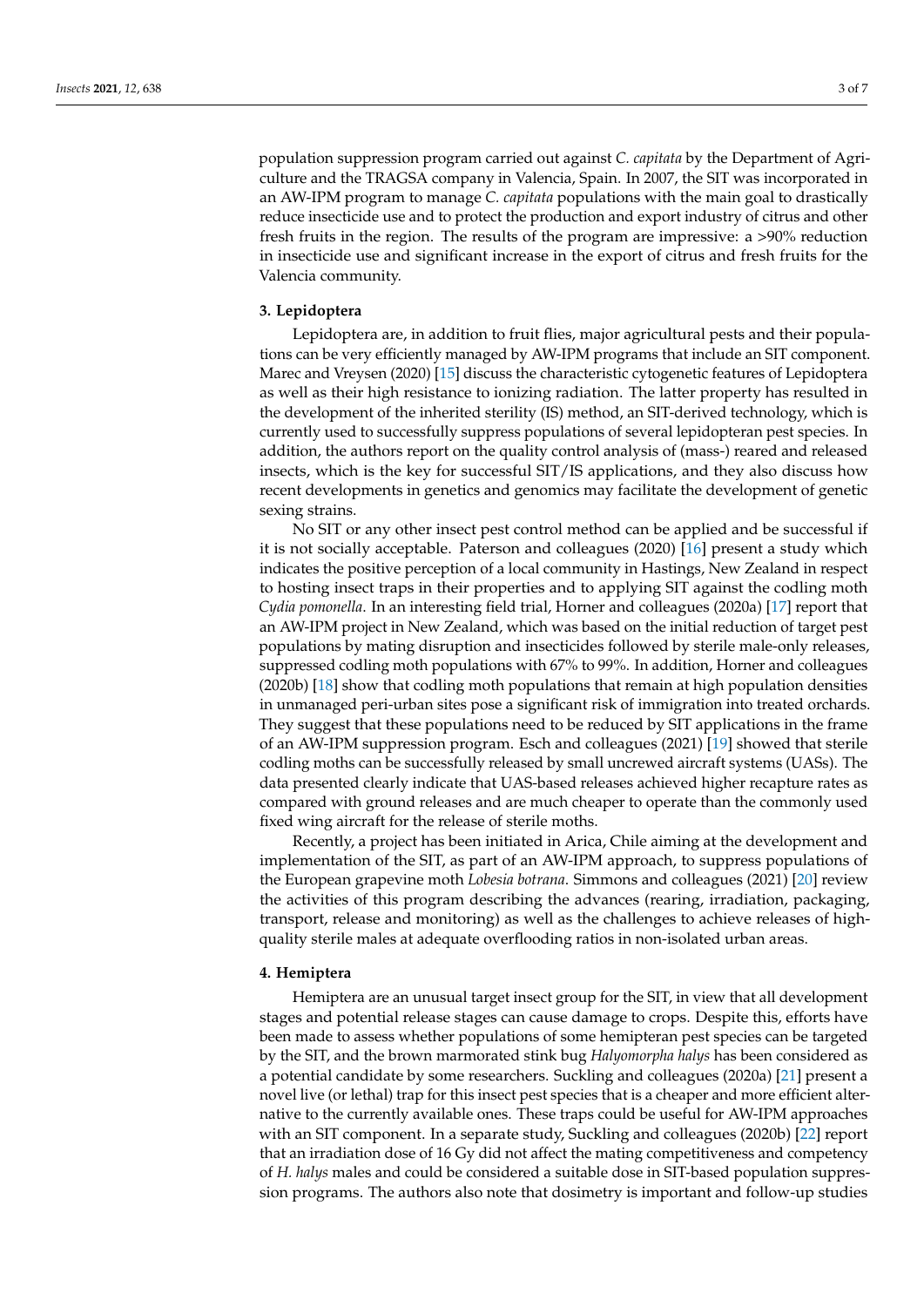need to be performed in order to explain the different sterility levels obtained by the same irradiation dose in different facilities. The authors further discuss the potential of collecting overwintering males from the field using the aggregation pheromone, and then sterilized and released them as an alternative to the more conventional pathway which is based on the (mass-)rearing in a facility, irradiation and then release of sterile insects. However, this "alternative" procedure may be challenging both at the application and regulatory level. Interestingly, and similar to the abovementioned study on *H. halys*, Horrocks and colleagues (2020) [\[23\]](#page-6-6) show that the application of an irradiation dose of 16 Gy or higher could sterilize male green vegetable bug *Nezara viridula*, another hemipteran species, by >99%, while females required a dose of 28 Gy to become fully sterile.

#### **5. Livestock Pests**

The SIT has been successfully used for the suppression, and even the local eradication, of tsetse populations transmitting African trypanosomes causing sleeping sickness in humans and nagana in animals [\[4\]](#page-5-3). Mating performance of irradiated male insects is one of the key factors that need to be evaluated before the implementation of SIT releases. De Beer and colleagues (2020) [\[24\]](#page-6-7) report that irradiation of *Glossina austeni* males from a 37 year-old colony as adults or late stage pupae to obtain ca. 99% sterility did not affect their mating performance, and it was concluded that these sterile males are suitable for SIT applications as shown in laboratory and semi-field experiments.

The SIT has also been proposed as a tool to control populations of another major livestock pest species, the Australian sheep blow fly *Lucilia cuprina*. Yan and colleagues (2020) [\[25\]](#page-6-8) report on the development of a transgenic embryonic sexing system (TESS) that results in the elimination of females at the embryonic stage in the absence of tetracycline from the diet, which could potentially be used for male-only releases if regulatory approval is granted.

#### **6. Mosquitoes**

The SIT has been very successful to manage populations of plant and livestock pests worldwide [\[1,](#page-5-0)[4\]](#page-5-3). More recently, the SIT has been considered as a tool to suppress mosquito species transmitting major human pathogens, such as the yellow fever mosquito *Aedes aegypti* and the Asian tiger mosquito *Ae. albopictus*, using a phased conditional approach [\[26,](#page-6-9)[27\]](#page-6-10). Oliva and colleagues (2021) [\[28\]](#page-6-11) present a roadmap and good practice framework for the design, implementation, and evaluation of pilot field trials aiming at the suppression of *Ae. aegypti* and *Ae. albopictus* populations using the SIT. This pathway is addressed not only to scientists but also to non-specialists including stakeholders, implementers, and decision-makers. Gouagna and colleagues (2020) [\[29\]](#page-6-12) report on the SIT feasibility program developed and implemented in La Réunion island against *Ae. albopictus* and review all activities, from the laboratory to the field, carried out during the last ten years including a public awareness campaign and regulatory validation. As public acceptance and support is an important parameter for the successful implementation of an SIT program, Stefopoulou and colleagues (2021) [\[30\]](#page-6-13) used a KAP (knowledge, attitude, practices) survey and carried out a door-to-door campaign as a prerelease action to inform the Vravrona community, Attica, Greece about an upcoming SIT trial to suppress an *Ae. albopictus* population in that area. The residents were very positive and supportive of the SIT project, and this was further confirmed by the reduction of the target mosquito population before the initiation of the sterile male releases, most likely due to the removal of mosquito habitats from residents' yards.

Availability of entomological baseline data, ideally over a period of two years prior to an intervention, is also one of the prerequisites for SIT applications. Marina and colleagues (2021) [\[31\]](#page-6-14) monitored the population dynamics of *Ae. aegypti* and *Ae. albopictus* for two years (2016–2018) in two rural villages in Chiapas, Mexico. Data collected were carefully evaluated and taken into consideration in the design of a small-scale SIT field trial against *Ae. aegypti*. Using mosquitoes from the Chiapas region, Bond and colleagues (2021) [\[32\]](#page-6-15)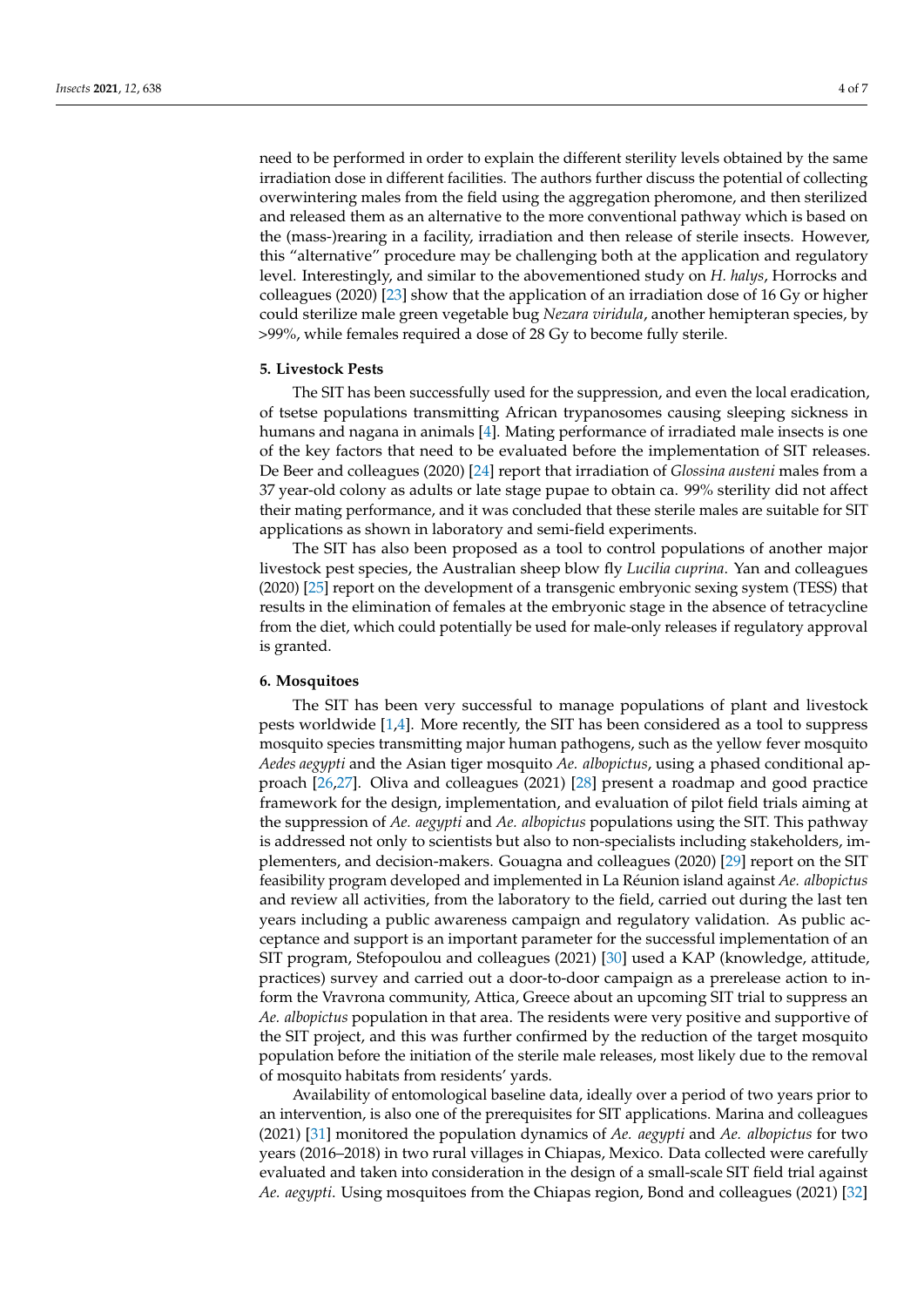investigated the effects of irradiation on the mating competitiveness of *Ae. aegypti* and *Ae. albopictus* males under both laboratory and field-cage conditions. The results clearly indicate that the produced sterile male *Ae. aegypti* and *Ae. albopictus* maintained their competitiveness and when treated with an irradiation dose of 50 and 40 Gy, respectively, they induced up to 88% sterility under field-cage conditions.

During the last years there has been an increase in developing and testing the SIT in the field against *Ae. aegypti* and *Ae. albopictus* populations in different parts of the world. Tur and colleagues (2021) [\[33\]](#page-6-16) report on a recent initiative of the Agriculture Department of the Valencian Region, Spain to develop and implement a small-scale SIT field trial against the invasive mosquito species, *Ae. albopictus*. The authors present the current operating procedures and quality control parameters of the established medium-scale rearing facility, which has produced over 15 million irradiated sterile males for release during the last two years (2018–2020) with a minimal average female contamination of 0.17%.

Gato and colleagues (2021) [\[34\]](#page-6-17) present the impressive results of an SIT field trial against *Ae. aegypti* in two sub-urban areas of Havana, Cuba. During a period of 20 weeks, more than 1.2 million sterile males were released over an inhabited target area of about 50 ha. The sterile males were highly competitive, induced high levels of sterility and managed to fully suppress the target population as assessed by the ovitrap index and the mean number of eggs per trap. It is worth noting that during the last three weeks of the intervention, there were no eggs in the ovitraps of the treatment area.

#### **7. Insect Pest Control Laboratory**

Last but not least, the review article by Vreysen and colleagues (2021b) [\[35\]](#page-6-18) on "The FAO/IAEA Insect Pest Control Laboratory: ten years (2010–2020) of research and development, achievements and challenges in support of the sterile insect technique" summarizes the catalytic progress which has been achieved on the development and refinement of the SIT of an important number of insect pests and disease vectors (fruit flies, lepidoptera, tsetse flies and mosquitoes) through the systematic and problem-solving R&D work carried out at the Insect Pest Control Laboratory. This R&D has significantly improved the efficiency and cost-effectiveness of the SIT towards the population management of insect pests of agricultural, veterinary and human health importance. In addition, it has resulted to the expansion of the SIT target species by including species such as *An. fraterculus*, *D. suzukii* and *Aedes* mosquitoes. The review also presents the collaborative research efforts carried out in the frame of Coordinated Research Projects (CRP), how the knowledge is transferred to FAO and IAEA Member States through Technical Cooperation Projects (TCP) as well as the major challenges faced.

## **8. Conclusions**

The SIT has constantly proven its capacity to suppress, contain, prevent (re)introduction or even locally eradicate populations of selected key insect plant and livestock pests. However, there is also a continuous need to further refine and improve the efficiency as well as the cost-effectiveness. Several of the studies presented in the present Special Issue on "The sterile insect technique (SIT) and its applications" show that the (mass-)rearing, sex separation, irradiation, handling, packaging, and release process can be further refined including the quality control analysis of both the product and the process. In addition, it has been shown there is significant room for the expansion of the SIT to new target species of plant pests such as *D. suzukii* and even some potential hemipteran species.

During the last years, there has also been an increasing demand to develop and apply the SIT against mosquito vectors of human diseases such as *Ae. aegypti* and *Ae. albopictus*. Major advances have been made with a wide range of components of the SIT package, and this is reflected in the fact that several small-scale field trials are being carried out in several parts of the world against these two mosquito species with very encouraging results.

The major challenges for the further enhancement and deployment of SIT is the automation of as many steps as possible, the (faster) development of stable GSSs and the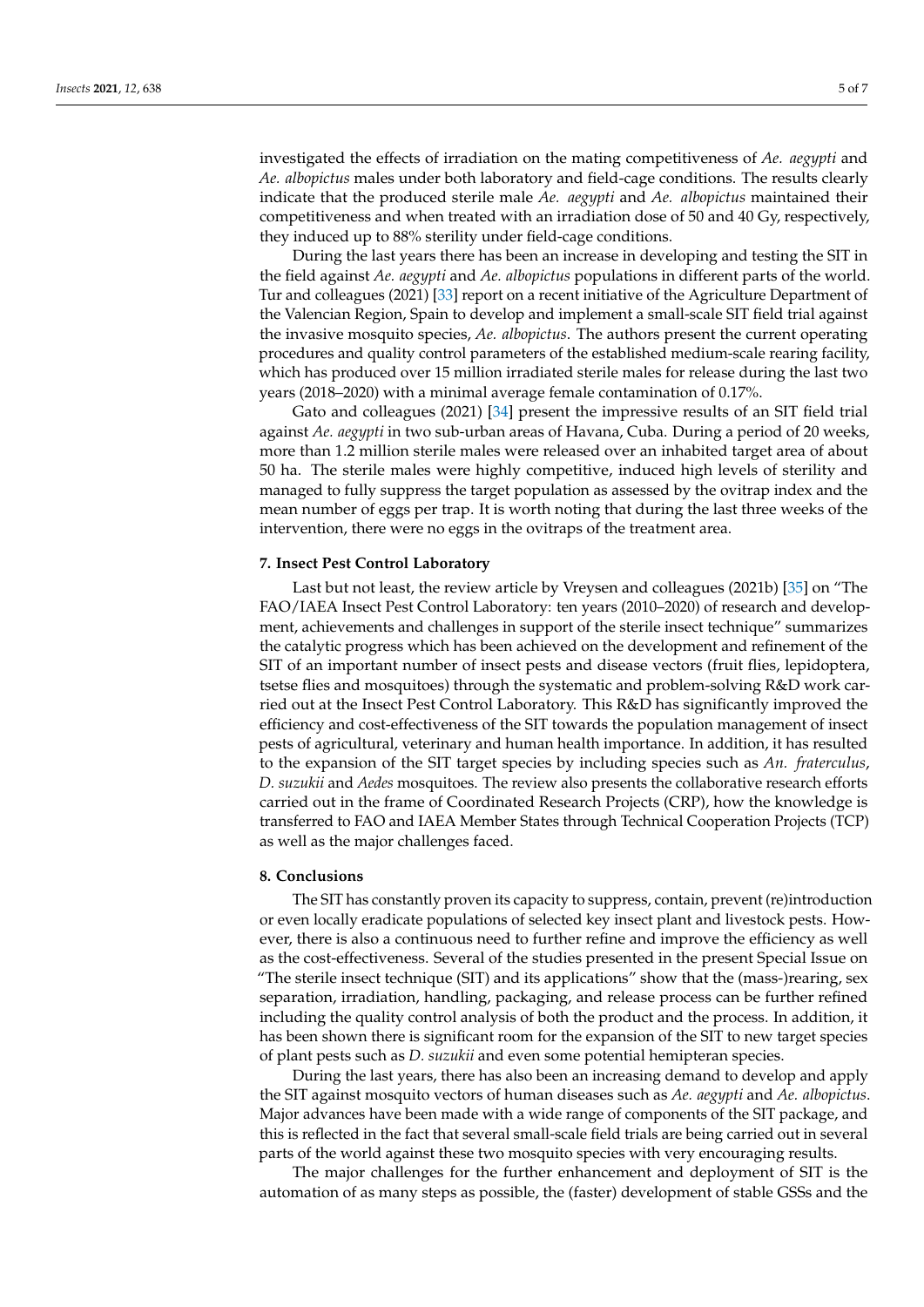careful design and implementation of small-scale field trials using a phased conditional approach prior to any large-scale deployment. In all cases, the most important factor is the strong political will and commitment during all phases of an AW-IPM project with an SIT component.

**Author Contributions:** Conceptualization, K.B. and M.J.B.V.; writing—review and editing, K.B. and M.J.B.V. All authors have read and agreed to the published version of the manuscript.

**Funding:** Most of the research at the IPCL was carried out using regular budget contributions of the IAEA/FAO member states to the Insect Pest Control Subprogram. Some research at the IPCL benefitted from extrabudgetary contributions of the US, UK, France, Pakistan, EU, Austria, the Netherlands, and Iran. Some of the field work was co-funded by the IAEA Department of Technical Cooperation.

**Data Availability Statement:** Not applicable.

**Conflicts of Interest:** The authors declare that there is no conflict of interest.

## **References**

- <span id="page-5-0"></span>1. Dyck, V.A.; Hendrichs, J.; Robinson, A.S. (Eds.) *Sterile Insect Technique: Principles and Practice in Area-Wide Integrated Pest Management*, 2nd ed.; CRC Press: Boca Raton, FL, USA, 2021; ISBN 978-1-00-303557-2.
- <span id="page-5-1"></span>2. Knipling, E.F. Sterile-male method of population control. *Science* **1959**, *130*, 902–904. [\[CrossRef\]](http://doi.org/10.1126/science.130.3380.902) [\[PubMed\]](http://www.ncbi.nlm.nih.gov/pubmed/14410136)
- <span id="page-5-2"></span>3. Klassen, W.; Vreysen, M.J.B. Area-wide integrated pest management and the sterile insect technique. In *The Sterile Insect Technique: Principles and Practice in Area-Wide Integrated Pest Management*; Dyck, V.A., Hendrichs, J., Robinson, A.S., Eds.; CRC Press: Boca Raton, FL, USA, 2021; pp. 75–112; ISBN 978-1-00-303557-2.
- <span id="page-5-3"></span>4. Vreysen, M.; Seck, M.; Sall, B.; Mbaye, A.; Bassène, M.; Fall, A.; Lo, M.; Bouyer, J. Area-wide integrated management of a *Glossina palpalis gambiensis* population from the Niayes area of Senegal: A review of operational research in support of a phased conditional approach. In *Area-Wide Integrated Pest Management: Development and Field Application*; Hendrichs, J., Pereira, R., Vreysen, M.J., Eds.; CRC Press: Boca Raton, FL, USA, 2021; pp. 275–303.
- <span id="page-5-4"></span>5. Sassù, F.; Nikolouli, K.; Caravantes, S.; Taret, G.; Pereira, R.; Vreysen, M.J.B.; Stauffer, C.; Cáceres, C. Mass-Rearing of *Drosophila suzukii* for Sterile Insect Technique Application: Evaluation of Two Oviposition Systems. *Insects* **2019**, *10*, 448. [\[CrossRef\]](http://doi.org/10.3390/insects10120448)
- <span id="page-5-5"></span>6. Pascacio-Villafán, C.; Guillén, L.; Aluja, M. Agar and Carrageenan as Cost-Effective Gelling Agents in Yeast-Reduced Artificial Diets for Mass-Rearing Fruit Flies and Their Parasitoids. *Insects* **2020**, *11*, 131. [\[CrossRef\]](http://doi.org/10.3390/insects11020131)
- <span id="page-5-6"></span>7. Pascacio-Villafán, C.; Quintero-Fong, L.; Guillén, L.; Rivera-Ciprian, J.P.; Aguilar, R.; Aluja, M. Pupation Substrate Type and Volume Affect Pupation, Quality Parameters and Production Costs of a Reproductive Colony of *Ceratitis capitata* (Diptera: Tephritidae) VIENNA 8 Genetic Sexing Strain. *Insects* **2021**, *12*, 337. [\[CrossRef\]](http://doi.org/10.3390/insects12040337)
- <span id="page-5-7"></span>8. Mastrangelo, T.; Kovaleski, A.; Maset, B.; de Lourdes Zamboni Costa, M.; Barros, C.; Lopes, L.A.; Carlos Caceres, C. Improvement of the Mass-Rearing Protocols for the South American Fruit Fly for Application of the Sterile Insect Technique. *Insects* **2021**, *12*, 622. [\[CrossRef\]](http://doi.org/10.3390/insects12070622)
- <span id="page-5-8"></span>9. Rendón, P.; McInnis, D.; Lance, D.; Stewart, J. Medfly (Diptera: Tephritidae) Genetic sexing: Large-scale field comparison of males-only and bisexual sterile fly releases in Guatemala. *J. Econ. Entomol.* **2004**, *97*, 1547–1553. [\[CrossRef\]](http://doi.org/10.1603/0022-0493-97.5.1547)
- <span id="page-5-9"></span>10. Franz, G.; Bourtzis, K.; Caceres, C. Practical and operational genetic sexing systems based on classical genetic approaches in fruit flies, an example for other species amenable to large-scale rearing for the sterile insect technique. In *Sterile Insect Technique: Principles and Practice in Area-Wide Integrated Pest Management*, 2nd ed.; Dyck, V.A., Hendrichs, J., Robinson, A.S., Eds.; CRC Press: Boca Raton, FL, USA, 2021; pp. 575–604.
- <span id="page-5-10"></span>11. Ramírez-Santos, E.; Rendon, P.; Gouvi, G.; Zacharopoulou, A.; Bourtzis, K.; Cáceres, C.; Bloem, K. A Novel Genetic Sexing Strain of *Anastrepha Ludens* for Cost-Effective Sterile Insect Technique Applications: Improved Genetic Stability and Rearing Efficiency. *Insects* **2021**, *12*, 499. [\[CrossRef\]](http://doi.org/10.3390/insects12060499)
- <span id="page-5-11"></span>12. Nguyen, T.N.M.; Choo, A.; Baxter, S.W. Lessons from Drosophila: Engineering Genetic Sexing Strains with Temperature-Sensitive Lethality for Sterile Insect Technique Applications. *Insects* **2021**, *12*, 243. [\[CrossRef\]](http://doi.org/10.3390/insects12030243)
- <span id="page-5-12"></span>13. Giustina, P.D.; Mastrangelo, T.; Ahmad, S.; Mascarin, G.; Caceres, C. Determining the Sterilization Doses under Hypoxia for the Novel Black Pupae Genetic Sexing Strain of *Anastrepha fraterculus* (Diptera, Tephritidae). *Insects* **2021**, *12*, 308. [\[CrossRef\]](http://doi.org/10.3390/insects12040308)
- <span id="page-5-13"></span>14. Plá, I.; García de Oteyza, J.; Tur, C.; Martínez, M.Á.; Laurín, M.C.; Alonso, E.; Martínez, M.; Martín, Á.; Sanchis, R.; Navarro, M.C.; et al. Sterile Insect Technique Programme against Mediterranean Fruit Fly in the Valencian Community (Spain). *Insects* **2021**, *12*, 415. [\[CrossRef\]](http://doi.org/10.3390/insects12050415) [\[PubMed\]](http://www.ncbi.nlm.nih.gov/pubmed/34066344)
- <span id="page-5-14"></span>15. Marec, F.; Vreysen, M.J.B. Advances and Challenges of Using the Sterile Insect Technique for the Management of Pest Lepidoptera. *Insects* **2019**, *10*, 371. [\[CrossRef\]](http://doi.org/10.3390/insects10110371)
- <span id="page-5-15"></span>16. Paterson, G.; Perry, G.L.W.; Walker, J.T.S.; Suckling, D.M. Peri-Urban Community Attitudes towards Codling Moth Trapping and Suppression Using the Sterile Insect Technique in New Zealand. *Insects* **2019**, *10*, 335. [\[CrossRef\]](http://doi.org/10.3390/insects10100335)